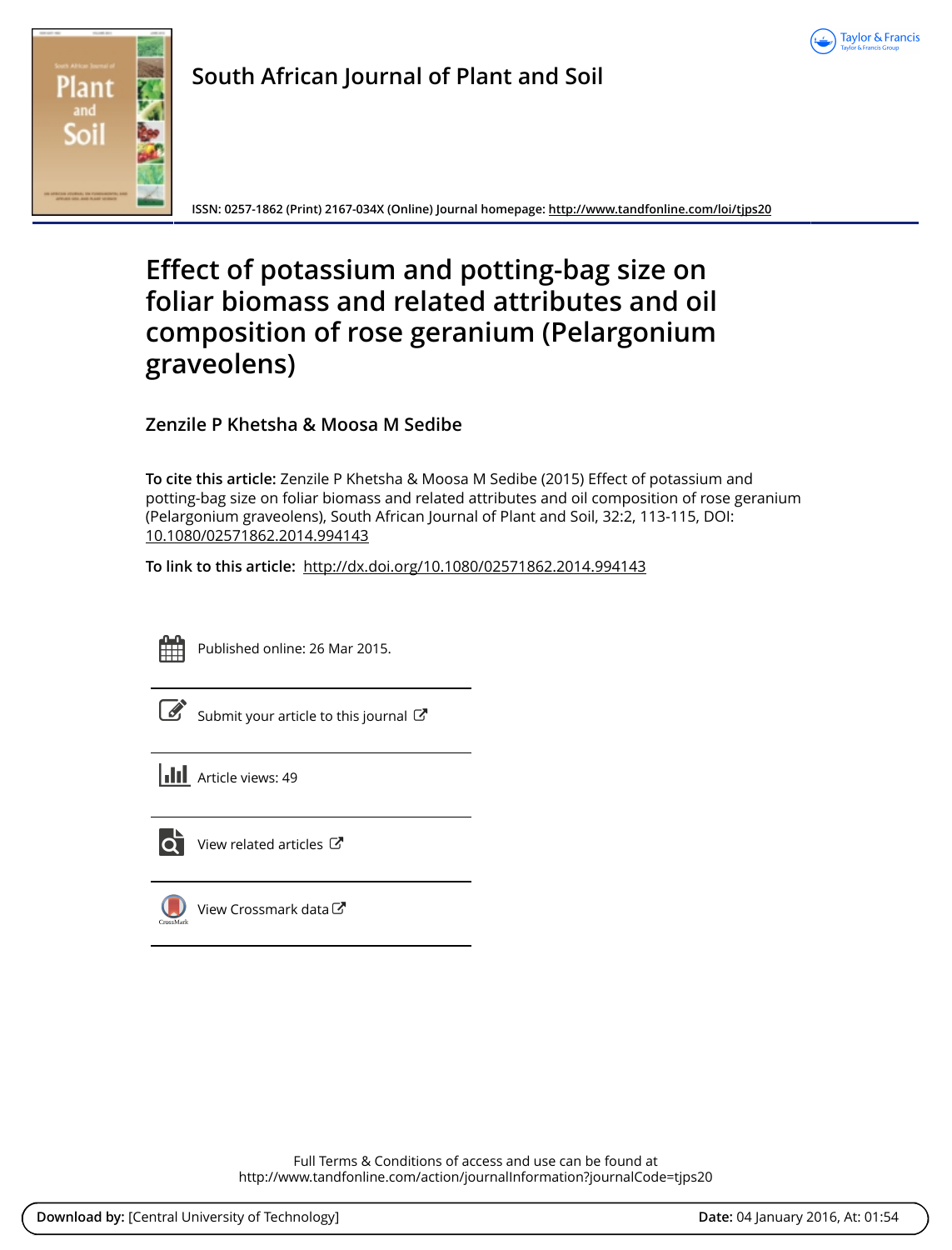### *Short Communication*

## **Effect of potassium and potting-bag size on foliar biomass and related attributes and oil composition of rose geranium (***Pelargonium graveolens***)**

### **Zenzile P Khetsha\* and Moosa M Sedibe**

*Unit for Drug Discovery Research, Department of Agriculture, Central University of Technology, Bloemfontein, South Africa \* Corresponding author, e-mail: zkhetsha@cut.ac.za*

**This study was conducted to evaluate the effect of four concentrations of potassium (K; 1.3, 3.3, 5.3 and 7.3 mmol L−1) and two potting-bag sizes (5 and 10 L) on foliar biomass and related attributes and oil composition of rose geranium (***Pelargonium graveolens***). Plants were grown in a climate-controlled greenhouse at the University of the Free State and treatments were arranged in a split plot design. Potassium concentrations were allocated to the main plots and potting-bag size to the subplots replicated three times. Plant height, K tissue content, linalool, geraniol, geranyl formate and citronellol:geraniol ratio were affected by the K application. Plant height, number of branches, branch:height ratio, foliage fresh mass, K tissue content and oil yield were affected by the potting-bag size. Foliar fresh mass was significantly increased by the interaction between K concentration and potting-bag size. Growers may use a 5.3 mmol L−1 K concentration and a 5 L potting bag for optimum production of rose geranium under soil-less cultivation.**

**Keywords:** C:G ratio, enzyme activation, oil quality, potassium, rose geranium

Rose geranium (*Pelargonium graveolens* L'Hér.) is native to South Africa and is produced commercially worldwide for use in perfumery, medicinal and aromatherapy industries (Weiss 1997).

Potassium (K) is the third-most important macromineral needed by plants. It is important for osmotic adjustment of sodium and calcium, protein synthesis and electrical neutralisation of anions (Xu et al. 2011). The objective of this study was to determine the effect of K concentration and potting-bag size on the yield and oil composition of rose geranium.

This study was conducted under natural light in a climatecontrolled greenhouse at minimum and maximum temperatures of 24 and 26 °C at the Bloemfontein West Campus of the University of the Free State (29°10′ S, 26°17′ E) in summer. Potting bags were filled with soil-less sterile silica sand root medium (2 mm) (Sedibe and Allemann 2012). Four concentrations of K (1.30, 3.30, 5.30 and 7.30 mmol L−1) and two potting-bag sizes (5 and 10 L) were laid out in a split plot design replicated three times. Potassium concentrations were allocated to the main plots and potting-bag size to the subplots. The electric conductivity and pH of the nutrient solutions were maintained at 1.63 mS cm−1 and 5.5, respectively, for all concentrations (Combrink 2005). Nutrient composition was prepared according to the levels described by Combrink (2005) and Sedibe and Allemann (2012). Nutrient solutions were recirculated daily during irrigation (1 h at 07:00, 11:00 and 15:00) and replaced with fresh solution after 14 d. A custom-built growing unit (450 cm  $\times$  800 cm  $\times$  215 cm) adapted from the designs of Sedibe and Allemann (2013) was used in the trial.

Plant height (cm) and number of branches was measured following the technique described by Pérez-Harguindeguy et al. (2013) and Damascos et al. (2008), respectively. Leaf area and chlorophyll content were determined using techniques described by Sedibe (2012) and Chen and Black (1992), respectively. Branch:height (B:H) ratio was calculated by dividing the number of branches per plant by plant height (cm) and expressed as branches per centimetre (Sedibe and Allemann 2012).

Leaf nitrogen content was determined using a Dumas combustion nitrogen analyser (FP-528, LECO Corporation, St Joseph, MI, USA) (Matejovic 1995). Potassium and phosphorus were measured using a high-resolution atomic absorption spectrometer (PerkinElmer, Shelton, CT, USA) as described by Sedibe (2012). Sulphur content was measured following the procedure of Sedibe (2012).

Rose geranium oil was extracted using a custombuilt steam distillation unit (Sedibe 2012). Oil yield was determined by the procedures described by Swamy and Rao (2009). Only the main factors were considered for oil composition analysis due to financial constraints. Linalool, iso-menthone, citronellol, geraniol, citronelyll formate, geranyl formate and guaia-6,9-diene were determined for oil composition parameters. The data were analysed with SAS 9.2 statistical software (SAS Institute, Cary, NC, USA). Significant differences were compared using Tukey's least significant difference (LSD<sub>T</sub>) at the 5% level of significance (Steel and Torrie 1980).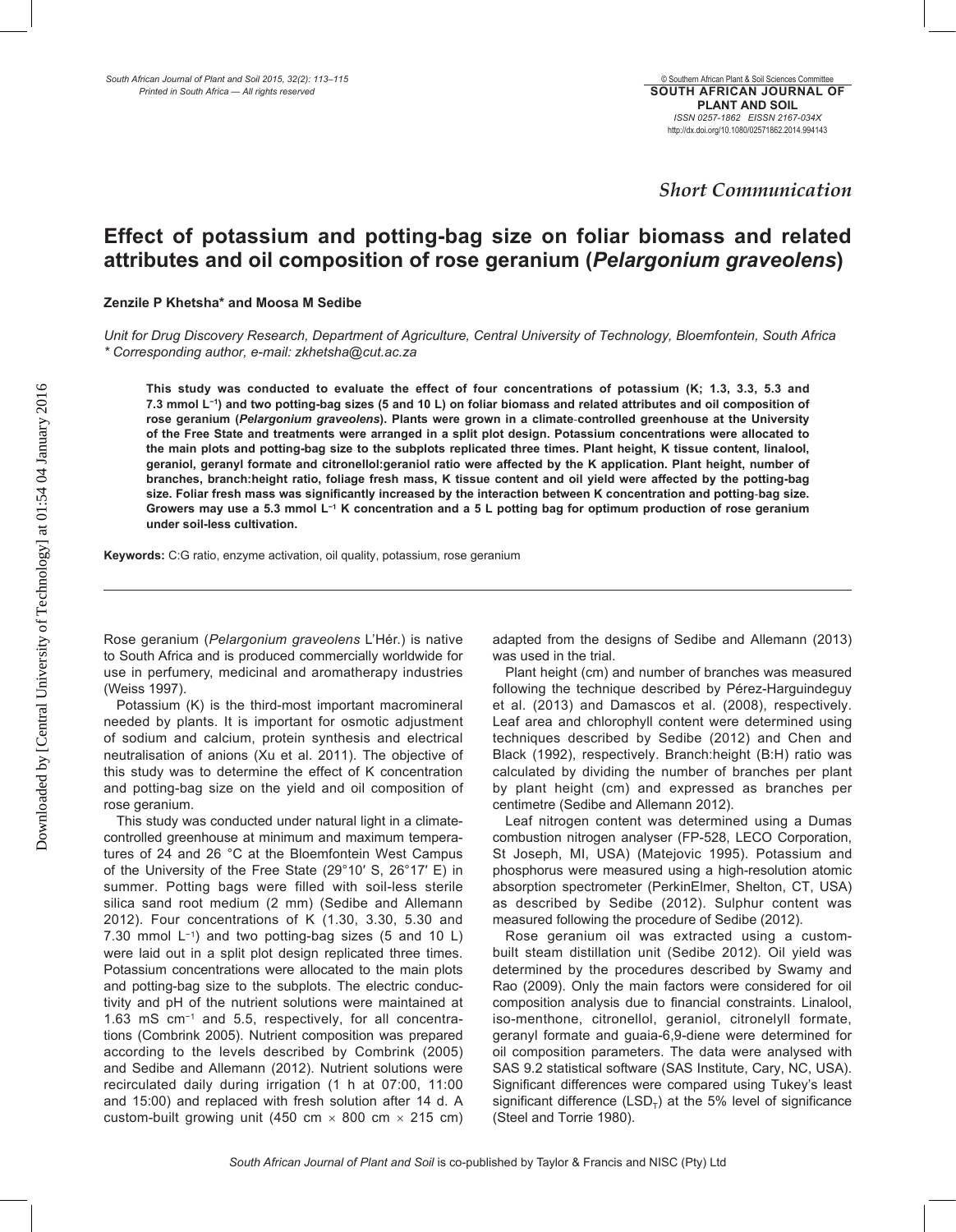Plant height was the only growth parameter significantly  $(P < 0.05)$  affected by K application (Table 1). The tallest plants (49.3 cm) were produced at 5.3 mmol K L−1 but not significantly taller than plants produced at 1.3 (45.17 cm) and 3.3 mmol K L−1 (40.50 cm). The inconsistent plant height was attributed to the activation of enzymes that are responsible for plant growth (Xu et al. 2011).

Potting-bag size had a significant (*P* < 0.01) effect on plant height, number of branches, B:H ratio, fresh foliar mass and oil yield. All of these parameters were optimised when a 5 L potting bag was used. A significant interaction ( $P$  < 0.05) between 5.3 mmol K L<sup>-1</sup> and 5 L pottingbag size affected the foliar fresh mass (Table 1). NeSmith and Duval (1998) reported that plants grown in potting bags have a root system that is exposed to moisture and tend to be short morphologically compared with field plants. The optimal potting-bag size selection should be selected along with and appropriate root medium type (Geply et al. 2011). Contrary to the present study, Watkinson and Wallace (2007) reported increased leaf area, foliar biomass and root biomass when larger potting-bags were used for little bluestem (*Schizachyrium scoparium* [Michx.] Nash) and lanceleaf coreopsis (*Coreopsis lanceolata* L.).

Potassium concentration and potting-bag size interaction had no significant effect on foliage tissue nitrogen, phosphorus and sulphur content (Table 2). However, plant tissue K content was affected by the interaction between K and potting-bag size at 7.3 mmol K L−1 concentration, where 10 L potting bag was used. An effect of K concentration on tissue K contents has been reported for cotton (*Gossypium hirsutum* L.) and rosemary (*Rosmarinus officinalis* L.), whereby high K application increased the K tissue content of cotton and rosemary (Gerardeaux et al. 2010; Puttanna et al. 2010).

As shown in Table 3, K concentration only affected the content of linalool  $(P < 0.05)$ , geraniol  $(P < 0.01)$ , geranyl-formate (*P* < 0.01) and C:G ratio (*P* < 0.01) at

**Table 2:** Nitrogen, phosphorus, potassium and sulphur composition of rose geranium foliage at four concentrations of potassium and two potting-bag size

| Treatment                      | Plant mineral (%) |      |          |      |  |  |  |
|--------------------------------|-------------------|------|----------|------|--|--|--|
|                                | N                 | P    | Κ        | S    |  |  |  |
| Potassium (mmol L-1)           |                   |      |          |      |  |  |  |
| 1.3                            | 3.89              | 0.52 | 2.54     | 0.56 |  |  |  |
| 3.3                            | 3.71              | 0.54 | 2.94     | 0.46 |  |  |  |
| 5.3                            | 3.71              | 0.52 | 4.19     | 0.50 |  |  |  |
| 7.3                            | 3.88              | 0.53 | 4.56     | 0.48 |  |  |  |
| $LSD_{(0.05)}$                 | ns                | ns   | $0.30**$ | ns   |  |  |  |
| Potting bag (L)                |                   |      |          |      |  |  |  |
| 5                              | 3.65              | 0.51 | 3.35     | 0.48 |  |  |  |
| 10                             | 3.95              | 0.55 | 3.77     | 0.52 |  |  |  |
| $\mathsf{LSD}_{(0.05)}$        | ns                | ns   | $0.26**$ | ns   |  |  |  |
| Potassium $\times$ potting bag |                   |      |          |      |  |  |  |
| $1.3 \times 5$                 | 4.05              | 0.48 | 2.23     | 0.48 |  |  |  |
| $3.3 \times 5$                 | 3.59              | 0.52 | 3.07     | 0.46 |  |  |  |
| $5.3 \times 5$                 | 3.41              | 0.50 | 3.82     | 0.48 |  |  |  |
| $7.3 \times 5$                 | 3.48              | 0.53 | 4.25     | 0.46 |  |  |  |
| $1.3 \times 10$                | 3.72              | 0.55 | 2.83     | 0.63 |  |  |  |
| $3.3 \times 10$                | 3.83              | 0.55 | 2.80     | 0.45 |  |  |  |
| $5.3 \times 10$                | 4.00              | 0.53 | 4.55     | 0.51 |  |  |  |
| $7.3 \times 10$                | 4.26              | 0.53 | 4.86     | 0.48 |  |  |  |
| $LSD_{(0.05)}$                 | ns                | ns   | $0.52*$  | ns   |  |  |  |

\* *P* < 0.05, \*\* *P* < 0.01, ns = non-significant

**Table 1:** Mean plant height, number of branches, branches: height (B:H) ratio, leaf area, chlorophyll content, foliar fresh mass, oil yield and oil content of rose geranium in response to four concentrations of potassium and two potting-bag sizes

| Treatment               |                         | Parameter                                |                                       |                                 |                     |                                                    |                                         |                        |  |
|-------------------------|-------------------------|------------------------------------------|---------------------------------------|---------------------------------|---------------------|----------------------------------------------------|-----------------------------------------|------------------------|--|
|                         | Plant<br>height<br>(cm) | Number<br>of branches<br>$(no. plant-1)$ | B:H ratio<br>(branches<br>$cm^{-1}$ ) | Leaf area<br>(cm <sup>2</sup> ) | Chlorophyll<br>(% ) | Foliar fresh<br>mass<br>$(g$ plant <sup>-1</sup> ) | Oil yield<br>$(g$ plant <sup>-1</sup> ) | Oil content<br>$(\% )$ |  |
| Potassium (mmol L-1)    |                         |                                          |                                       |                                 |                     |                                                    |                                         |                        |  |
| 1.3                     | 45.17                   | 34.78                                    | 0.74                                  | 29.13                           | 27.68               | 333.05                                             | 0.74                                    | 0.23                   |  |
| 3.3                     | 40.50                   | 32.97                                    | 0.81                                  | 28.85                           | 26.71               | 261.40                                             | 0.87                                    | 0.32                   |  |
| 5.3                     | 49.30                   | 36.33                                    | 0.70                                  | 34.28                           | 27.75               | 419.55                                             | 0.61                                    | 0.22                   |  |
| 7.3                     | 37.39                   | 27.11                                    | 0.67                                  | 30.59                           | 26.69               | 261.55                                             | 0.79                                    | 0.49                   |  |
| $\mathsf{LSD}_{(0.05)}$ | $9.30*$                 | ns                                       | ns                                    | ns                              | ns                  | ns                                                 | ns                                      | ns                     |  |
| Potting bag (L)         |                         |                                          |                                       |                                 |                     |                                                    |                                         |                        |  |
| 5                       | 49.22                   | 44.30                                    | 0.89                                  | 31.61                           | 27.16               | 463.75                                             | 1.10                                    | 0.30                   |  |
| 10                      | 36.96                   | 21.89                                    | 0.57                                  | 29.82                           | 27.26               | 174.03                                             | 0.41                                    | 0.33                   |  |
| $LSD$ <sub>(0.05)</sub> | 4.98**                  | $8.71***$                                | $0.15***$                             | ns                              | ns                  | 101.25**                                           | $0.31**$                                | ns                     |  |
| Potassium x potting bag |                         |                                          |                                       |                                 |                     |                                                    |                                         |                        |  |
| $1.3 \times 5$          | 51.58                   | 46.77                                    | 0.88                                  | 30.36                           | 27.07               | 477.66                                             | 1.08                                    | 0.26                   |  |
| $3.3 \times 5$          | 43.97                   | 38.66                                    | 0.87                                  | 30.15                           | 26.22               | 373.00                                             | 1.31                                    | 0.29                   |  |
| $5.3 \times 5$          | 56.72                   | 52.77                                    | 0.93                                  | 37.83                           | 29.16               | 690.99                                             | 0.83                                    | 0.13                   |  |
| $7.3 \times 5$          | 44.60                   | 38.99                                    | 0.84                                  | 28.10                           | 26.17               | 313.33                                             | 1.13                                    | 0.45                   |  |
| $1.3 \times 10$         | 38.75                   | 22.77                                    | 0.59                                  | 27.90                           | 28.27               | 188.44                                             | 0.39                                    | 0.19                   |  |
| $3.3 \times 10$         | 37.02                   | 27.27                                    | 0.74                                  | 27.54                           | 27.20               | 149.80                                             | 0.43                                    | 0.29                   |  |
| $5.3 \times 10$         | 41.88                   | 19.88                                    | 0.46                                  | 30.72                           | 26.34               | 148.11                                             | 0.38                                    | 0.30                   |  |
| $7.3 \times 10$         | 30.16                   | 15.22                                    | 0.49                                  | 33.08                           | 27.20               | 209.77                                             | 0.44                                    | 0.53                   |  |
| $LSD_{(0.05)}$          | ns                      | ns                                       | ns                                    | ns                              | ns                  | 202.51*                                            | ns                                      | ns                     |  |

Downloaded by [Central University of Technology] at 01:54 04 January 2016 Downloaded by [Central University of Technology] at 01:54 04 January 2016